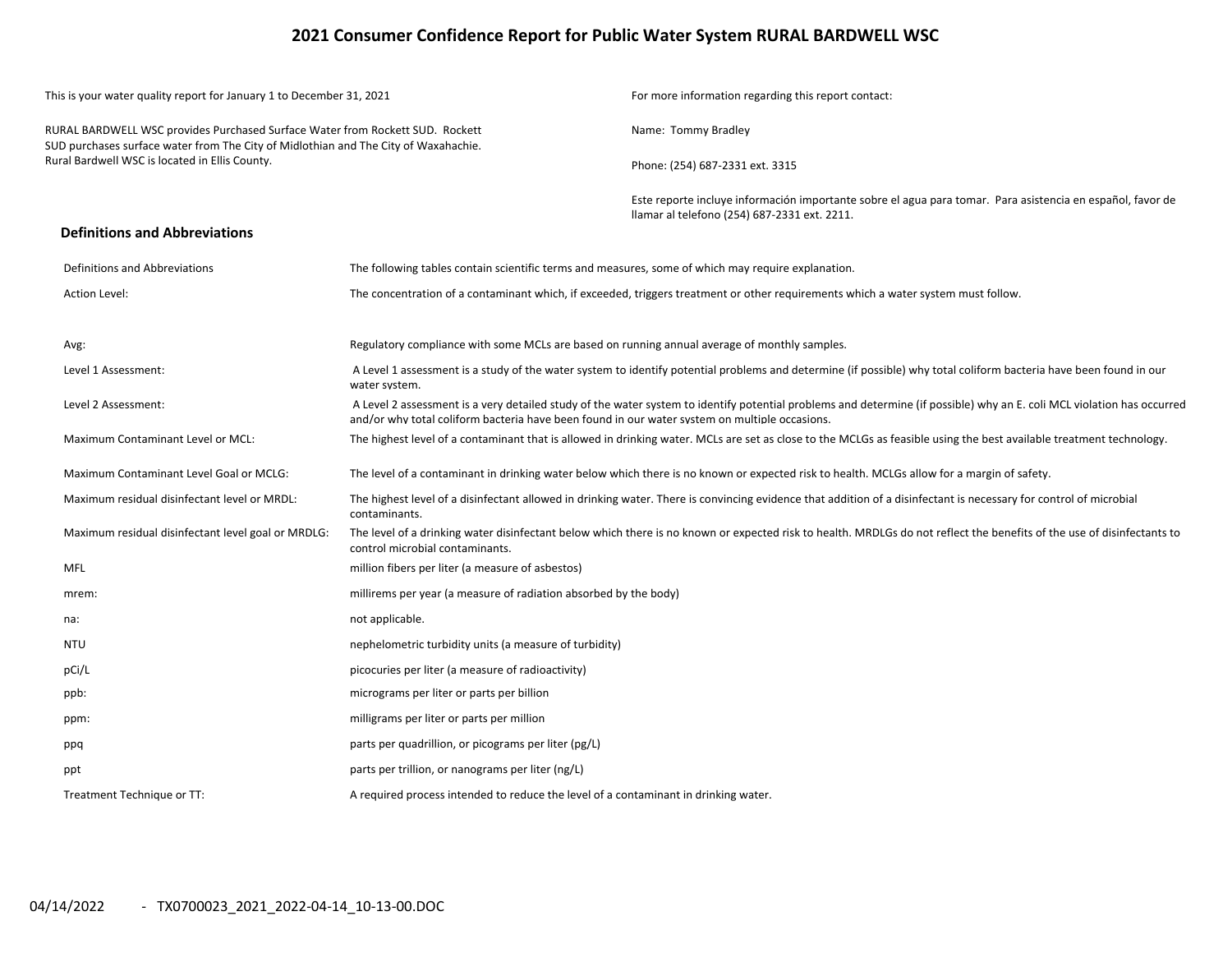## **Information about your Drinking Water**

The sources of drinking water (both tap water and bottled water) include rivers, lakes, streams, ponds, reservoirs, springs, and wells. As water travels over the surface of the land or through the ground, it dissolves naturally‐occurring minerals and, in some cases, radioactive material, and can pick up substances resulting from the presence of animals or from human activity.

Drinking water, including bottled water, may reasonably be expected to contain at least small amounts of some contaminants. The presence of contaminants does not necessarily indicate that water poses <sup>a</sup> health risk. More information about contaminants and potential health effects can be obtained by calling the EPAs Safe Drinking Water Hotline at (800) 426‐4791.

Contaminants that may be present in source water include:

‐ Microbial contaminants, such as viruses and bacteria, which may come from sewage treatment plants, septic systems, agricultural livestock operations, and wildlife.

‐ Inorganic contaminants, such as salts and metals, which can be naturally‐occurring or result from urban storm water runoff, industrial or domestic wastewater discharges, oil and gas production, mining, or farming.

‐ Pesticides and herbicides, which may come from <sup>a</sup> variety of sources such as agriculture, urban storm water runoff, and residential uses.

‐ Organic chemical contaminants, including synthetic and volatile organic chemicals, which are by‐products of industrial processes and petroleum production, and can also come from gas stations, urban storm water runoff, and septic systems.

‐ Radioactive contaminants, which can be naturally‐occurring or be the result of oil and gas production and mining activities.

In order to ensure that tap water is safe to drink, EPA prescribes regulations which limit the amount of certain contaminants in water provided by public water systems. FDA regulations establish limits for contaminants in bottled water which must provide the same protection for public health.

Contaminants may be found in drinking water that may cause taste, color, or odor problems. These types of problems are not necessarily causes for health concerns. For more information on taste, odor, or color of drinking water, please contact the system's business office.

You may be more vulnerable than the general population to certain microbial contaminants, such as Cryptosporidium, in drinking water. Infants, some elderly, or immunocompromised persons such as those undergoing chemotherapy for cancer; persons who have undergone organ transplants; those who are undergoing treatment with steroids; and people with HIV/AIDS or other immune system disorders, can be particularly at risk from infections. You should seek advice about drinking water from your physician or health care providers. Additional guidelines on appropriate means to lessen the risk of infection by Cryptosporidium are available from the Safe Drinking Water Hotline (800‐426‐4791).

If present, elevated levels of lead can cause serious health problems, especially for pregnant women and young children. Lead in drinking water is primarily from materials and components associated with service lines and home plumbing. We are responsible for providing high quality drinking water, but we cannot control the variety of materials used in plumbing components. When your water has been sitting for several hours, you can minimize the potential for lead exposure by flushing your tap for 30 seconds to 2 minutes before using water for drinking or cooking. If you are concerned about lead in your water, you may wish to have your water tested. Information on lead in drinking water, testing methods, and steps you can take to minimize exposure is available from the Safe Drinking Water Hotline or at http://www.epa.gov/safewater/lead.

#### **Public Participation Opportunities**

Date: August 11, 2022 Time: 6:00 p.m. Location: Bardwell Church of Christ Annex, 504 Waxahachie Avenue, Bardwell, TX 75101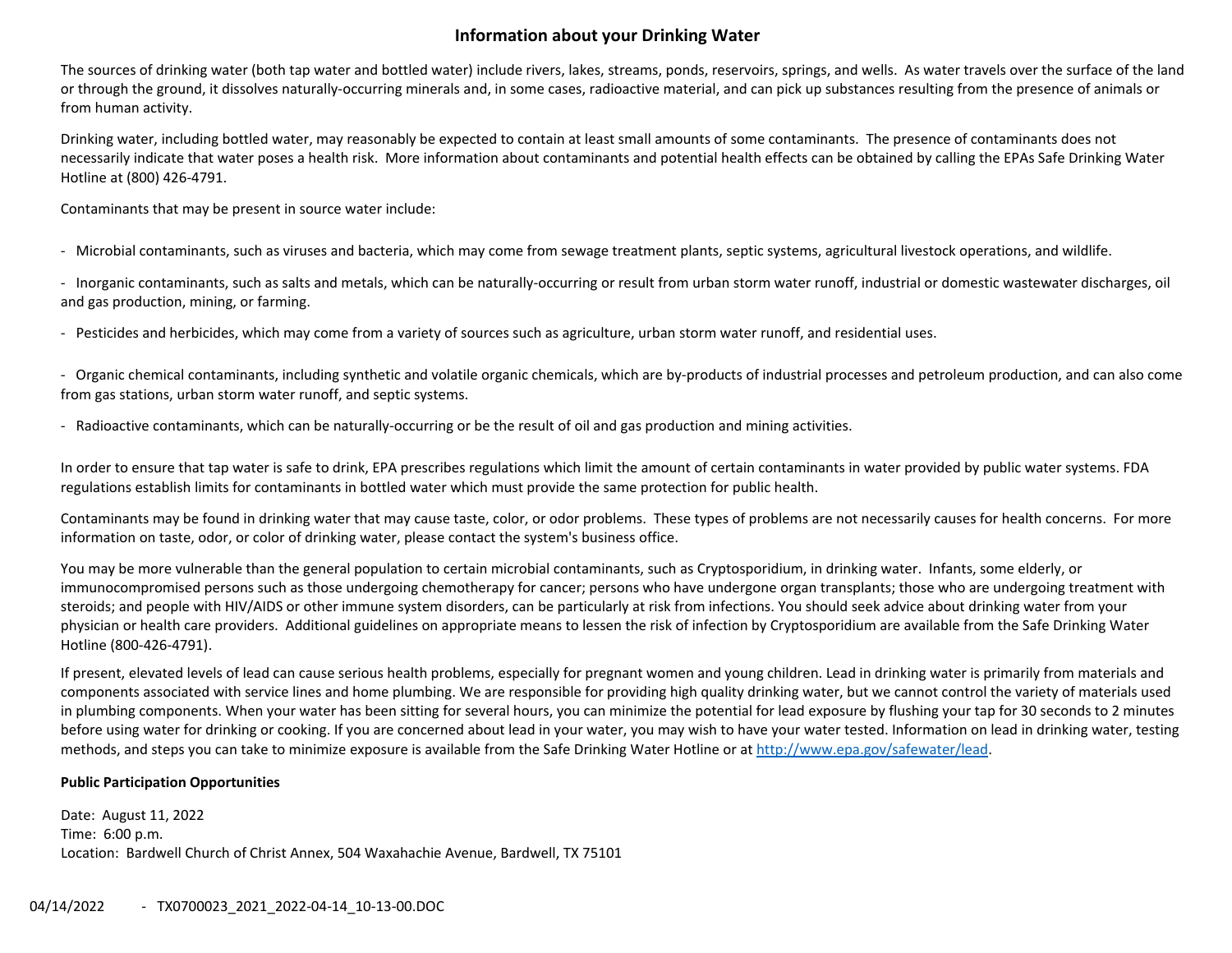#### **Information about Source Water**

RURAL BARDWELL WSC purchases water from ROCKETT SUD. ROCKETT SUD provides purchase surface water from the City of Midlothian and the City of Waxahachie and is located in Ellis County, Texas.

| <b>Water System Detail Information</b> |              |                          |                                    |              |                              |                         |  |  |  |  |
|----------------------------------------|--------------|--------------------------|------------------------------------|--------------|------------------------------|-------------------------|--|--|--|--|
| Water System No.:                      | TX0700033    |                          |                                    |              | Federal Type:                | $\mathcal{C}$           |  |  |  |  |
| Water System Name:                     |              | <b>ROCKETT SUD</b>       |                                    |              | <b>Federal Source:</b>       | <b>SWP</b>              |  |  |  |  |
| Principal County Served:               | <b>ELLIS</b> |                          |                                    |              | <b>System Status:</b>        | $\mathbf{A}$            |  |  |  |  |
| Principal City Served:                 |              |                          | <b>Activity Date:</b>              | 01-01-1913   |                              |                         |  |  |  |  |
|                                        |              |                          | <b>PBCU Sample Summary Results</b> |              |                              |                         |  |  |  |  |
| <b>MP Begin Date</b>                   | <b>Type</b>  | # Samples                | <b>Measure</b>                     | <b>Units</b> | <b>Analyte Code/Name</b>     | <b>Last Sample Date</b> |  |  |  |  |
| 01-01-2017<br>12-31-2019               | AL           | 0 Exceeding Action Level |                                    |              | <b>CU90 - COPPER SUMMARY</b> |                         |  |  |  |  |
| 01-01-2017<br>12-31-2019               | 90%          | 30                       | 0.106                              | MG/L         | <b>CU90 - COPPER SUMMARY</b> | 07-24-2019              |  |  |  |  |
| 01-01-2017<br>12-31-2019               | 90%          | 30                       | $\overline{0}$                     | MG/L         | PB90 - LEAD SUMMARY          | 07-24-2019              |  |  |  |  |
| 01-01-2017<br>12-31-2019               | AL           | 0 Exceeding Action Level |                                    |              | PB90 - LEAD SUMMARY          |                         |  |  |  |  |
| 01-01-2014<br>12-31-2016               | AL           | 0 Exceeding Action Level |                                    |              | <b>CU90 - COPPER SUMMARY</b> |                         |  |  |  |  |
| $01 - 01 - 2014$<br>12-31-2016         | 90%          | 30                       | 0.06                               | MG/L         | <b>CU90 - COPPER SUMMARY</b> | 08-25-2016              |  |  |  |  |
| $01 - 01 - 2014$<br>12-31-2016         | AL           | 0 Exceeding Action Level |                                    |              | PB90 - LEAD SUMMARY          |                         |  |  |  |  |
| 01-01-2014<br>12-31-2016               | 90%          | 30                       | $\mathbf{0}$                       | MG/L         | PB90 - LEAD SUMMARY          | 08-25-2016              |  |  |  |  |
| 01-01-2013<br>12-31-2013               | AL           | 0 Exceeding Action Level |                                    |              | <b>CU90 - COPPER SUMMARY</b> |                         |  |  |  |  |
| $01 - 01 - 2013$<br>12-31-2013         | 90%          | 30                       | 0.121                              | MG/L         | <b>CU90 - COPPER SUMMARY</b> | 07-25-2013              |  |  |  |  |
| $01 - 01 - 2013$<br>12-31-2013         | 90%          | 30                       | $\boldsymbol{0}$                   | MG/L         | PB90 - LEAD SUMMARY          | 07-25-2013              |  |  |  |  |
| 01-01-2013<br>12-31-2013               | AL           | 0 Exceeding Action Level |                                    |              | PB90 - LEAD SUMMARY          |                         |  |  |  |  |
| 01-01-2008<br>12-31-2010               | AL           | 0 Exceeding Action Level |                                    |              | <b>CU90 - COPPER SUMMARY</b> |                         |  |  |  |  |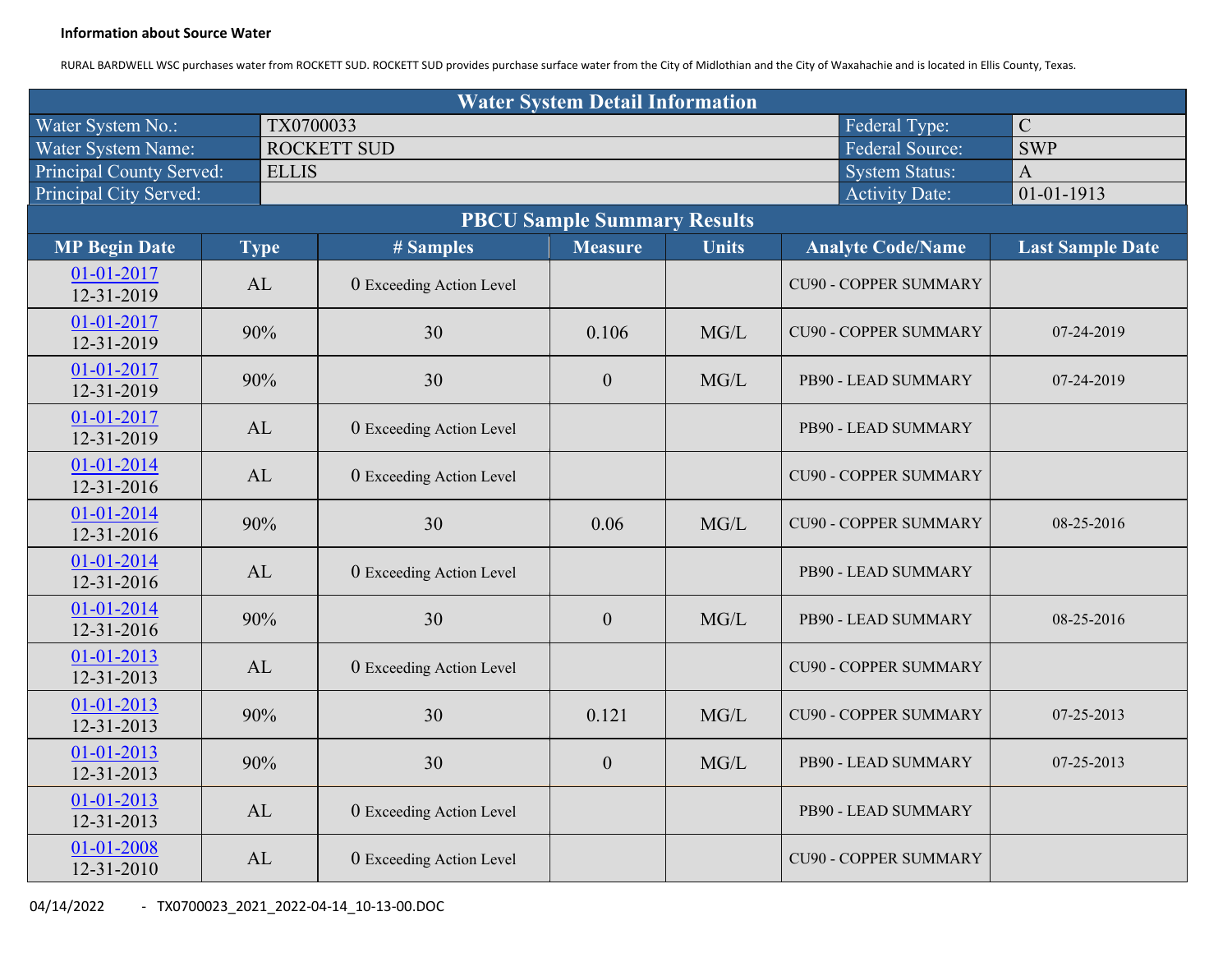| 01-01-2008<br>12-31-2010       | 90%                            | 29                       | 0.045            | MG/L | <b>CU90 - COPPER SUMMARY</b> | 07-28-2010 |
|--------------------------------|--------------------------------|--------------------------|------------------|------|------------------------------|------------|
| 01-01-2008<br>12-31-2010       | AL                             | 0 Exceeding Action Level |                  |      | PB90 - LEAD SUMMARY          |            |
| 01-01-2008<br>12-31-2010       | 90%                            | 29                       |                  | MG/L | PB90 - LEAD SUMMARY          | 07-28-2010 |
| $01 - 01 - 2005$<br>12-31-2007 | 90%                            | 30                       | 0.0057           | MG/L | <b>CU90 - COPPER SUMMARY</b> | 08-15-2007 |
| $01 - 01 - 2005$<br>12-31-2007 | AL<br>0 Exceeding Action Level |                          |                  |      | <b>CU90 - COPPER SUMMARY</b> |            |
| $01 - 01 - 2005$<br>12-31-2007 | 30<br>90%                      |                          | $\boldsymbol{0}$ | MG/L | PB90 - LEAD SUMMARY          | 08-15-2007 |
| $01 - 01 - 2005$<br>12-31-2007 | AL                             | 0 Exceeding Action Level |                  |      | PB90 - LEAD SUMMARY          |            |

| <b>Water System Detail Information</b> |     |              |                           |                                    |              |                              |                         |  |  |  |
|----------------------------------------|-----|--------------|---------------------------|------------------------------------|--------------|------------------------------|-------------------------|--|--|--|
| Water System No.:                      |     | TX0700005    |                           |                                    |              | Federal Type:                | $\mathcal{C}$           |  |  |  |
| Water System Name:                     |     |              | <b>CITY OF MIDLOTHIAN</b> |                                    |              | <b>Federal Source:</b>       | <b>SW</b>               |  |  |  |
| <b>Principal County Served:</b>        |     | <b>ELLIS</b> |                           |                                    |              | <b>System Status:</b>        | A                       |  |  |  |
| Principal City Served:                 |     |              |                           |                                    |              | <b>Activity Date:</b>        | $01 - 01 - 1913$        |  |  |  |
|                                        |     |              |                           | <b>PBCU Sample Summary Results</b> |              |                              |                         |  |  |  |
| <b>MP Begin Date</b>                   |     | <b>Type</b>  | # Samples                 | <b>Measure</b>                     | <b>Units</b> | <b>Analyte Code/Name</b>     | <b>Last Sample Date</b> |  |  |  |
| $01 - 01 - 2017$<br>12-31-2019         |     | AL           | 0 Exceeding Action Level  |                                    |              | <b>CU90 - COPPER SUMMARY</b> |                         |  |  |  |
| 01-01-2017<br>12-31-2019               | 90% |              | 30                        | 0.19                               | MG/L         | <b>CU90 - COPPER SUMMARY</b> | 06-30-2019              |  |  |  |
| 01-01-2017<br>12-31-2019               |     | AL           | 0 Exceeding Action Level  |                                    |              | PB90 - LEAD SUMMARY          |                         |  |  |  |
| 01-01-2017<br>12-31-2019               | 90% |              | 30                        | $\theta$                           | MG/L         | PB90 - LEAD SUMMARY          | 06-30-2019              |  |  |  |
| 01-01-2014<br>AL<br>12-31-2016         |     |              | 0 Exceeding Action Level  |                                    |              | <b>CU90 - COPPER SUMMARY</b> |                         |  |  |  |
| 01-01-2014<br>90%<br>12-31-2016        |     |              | 30                        | 0.18                               | MG/L         | <b>CU90 - COPPER SUMMARY</b> | 09-15-2016              |  |  |  |
| $01-01-2014$                           |     | 90%          | 30                        | $\theta$                           | MG/L         | PB90 - LEAD SUMMARY          | 09-15-2016              |  |  |  |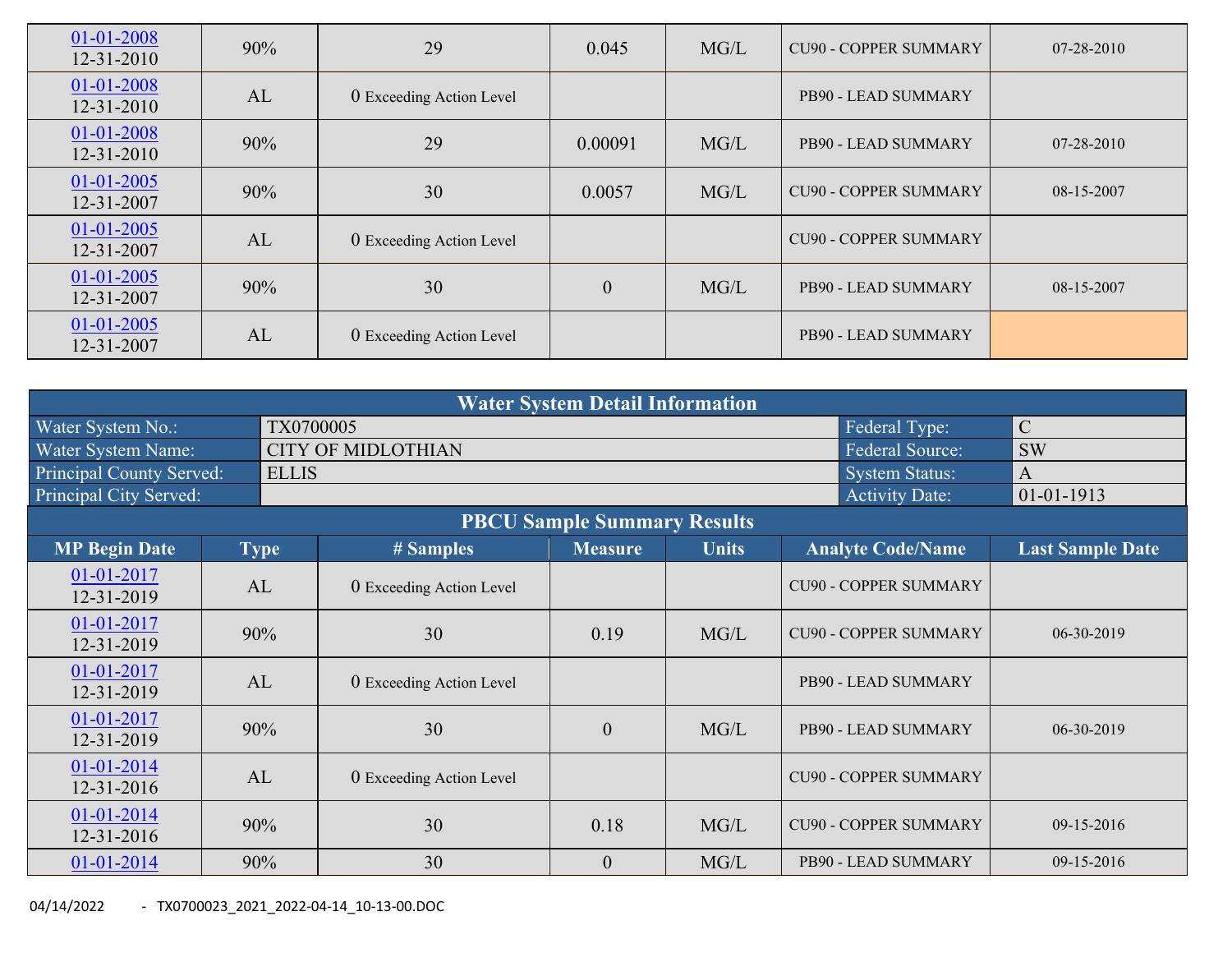| 12-31-2016                     |     |                          |                |      |                              |            |
|--------------------------------|-----|--------------------------|----------------|------|------------------------------|------------|
| $01-01-2014$<br>12-31-2016     | AL  | 0 Exceeding Action Level |                |      | PB90 - LEAD SUMMARY          |            |
| 01-01-2011<br>12-31-2013       | AL  | 0 Exceeding Action Level |                |      | <b>CU90 - COPPER SUMMARY</b> |            |
| 01-01-2011<br>12-31-2013       | 90% | 30                       | 0.162          | MG/L | <b>CU90 - COPPER SUMMARY</b> | 07-25-2013 |
| $01 - 01 - 2011$<br>12-31-2013 | 90% | 30                       | $\overline{0}$ | MG/L | PB90 - LEAD SUMMARY          | 07-25-2013 |
| $01 - 01 - 2011$<br>12-31-2013 | AL  | 0 Exceeding Action Level |                |      | PB90 - LEAD SUMMARY          |            |
| 01-01-2008<br>$12 - 31 - 2010$ | 90% | 30                       | 0.213          | MG/L | <b>CU90 - COPPER SUMMARY</b> | 08-05-2010 |
| 01-01-2008<br>$12 - 31 - 2010$ | AL  | 0 Exceeding Action Level |                |      | <b>CU90 - COPPER SUMMARY</b> |            |
| 01-01-2008<br>$12 - 31 - 2010$ | 90% | 30                       | 0.00141        | MG/L | PB90 - LEAD SUMMARY          | 08-05-2010 |
| 01-01-2008<br>$12 - 31 - 2010$ | AL  | 0 Exceeding Action Level |                |      | PB90 - LEAD SUMMARY          |            |
| 01-01-2005<br>12-31-2007       | 90% | 30                       | 0.196          | MG/L | <b>CU90 - COPPER SUMMARY</b> |            |
| 01-01-2005<br>12-31-2007       | 90% | 30                       | 0.0013         | MG/L | PB90 - LEAD SUMMARY          |            |

| <b>Water System Detail Information</b> |    |              |                          |                |              |                              |                              |                         |  |  |
|----------------------------------------|----|--------------|--------------------------|----------------|--------------|------------------------------|------------------------------|-------------------------|--|--|
| Water System No.:                      |    | TX0700008    |                          |                |              |                              | Federal Type:                | $\mathcal{C}$           |  |  |
| Water System Name:                     |    |              | <b>Federal Source:</b>   | <b>SW</b>      |              |                              |                              |                         |  |  |
| <b>Principal County Served:</b>        |    | <b>ELLIS</b> |                          |                |              |                              | <b>System Status:</b>        | A                       |  |  |
| Principal City Served:                 |    |              |                          |                |              |                              | <b>Activity Date:</b>        | $01-01-1913$            |  |  |
| <b>PBCU Sample Summary Results</b>     |    |              |                          |                |              |                              |                              |                         |  |  |
| <b>MP Begin Date</b>                   |    | <b>Type</b>  | # Samples                | <b>Measure</b> | <b>Units</b> | <b>Analyte Code/Name</b>     |                              | <b>Last Sample Date</b> |  |  |
| 01-01-2017<br>12-31-2019               | AL |              | 0 Exceeding Action Level |                |              |                              | <b>CU90 - COPPER SUMMARY</b> |                         |  |  |
| $01 - 01 - 2017$<br>12-31-2019         |    | 90%          | 30                       | 0.069          | MG/L         | <b>CU90 - COPPER SUMMARY</b> |                              | $06 - 20 - 2019$        |  |  |
| $01 - 01 - 2017$                       | AL |              | 0 Exceeding Action Level |                |              |                              | PB90 - LEAD SUMMARY          |                         |  |  |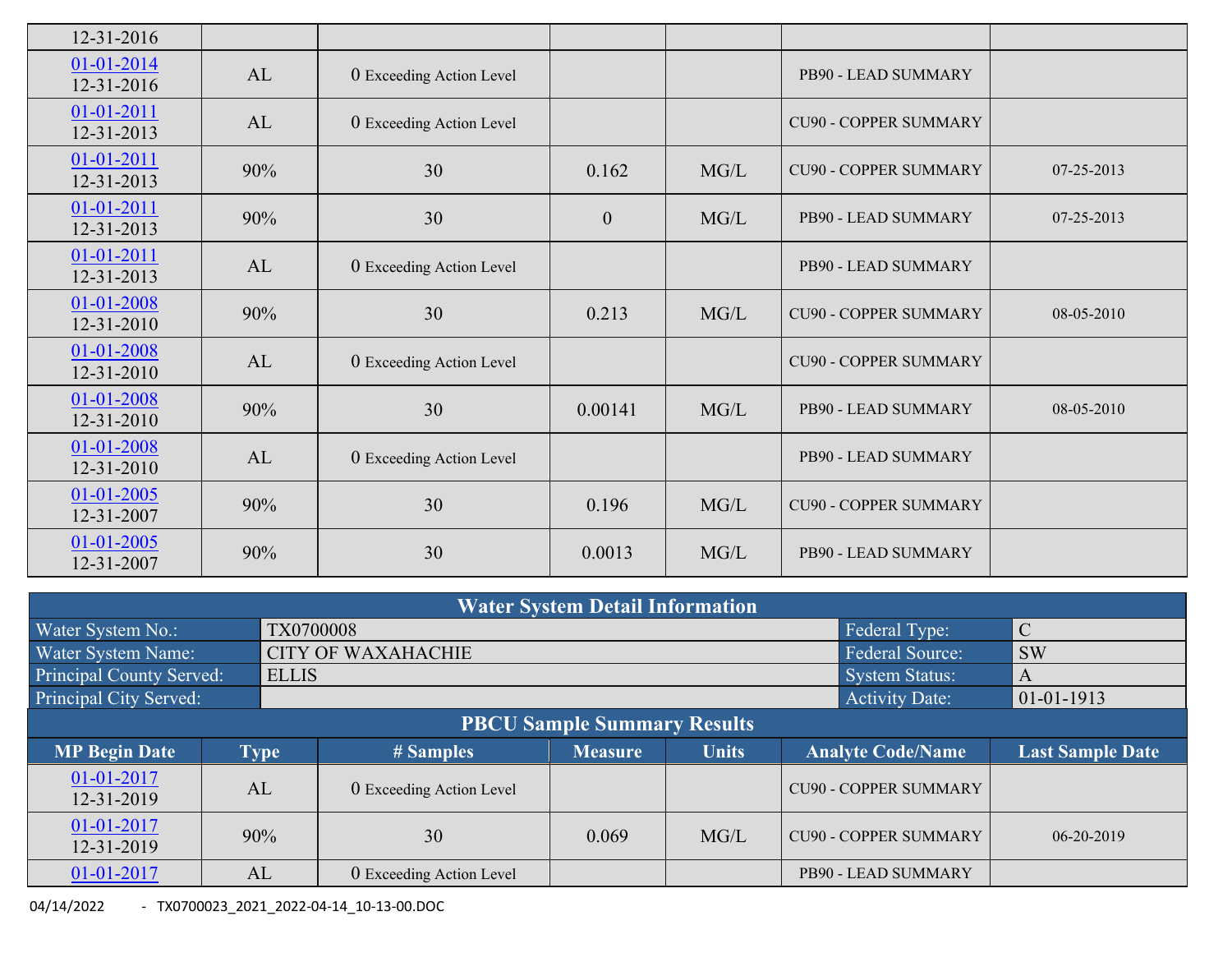| 12-31-2019                           |                                |                          |                |        |                              |            |
|--------------------------------------|--------------------------------|--------------------------|----------------|--------|------------------------------|------------|
| 01-01-2017<br>12-31-2019             | 90%                            | 30                       | 0.002          | MG/L   | PB90 - LEAD SUMMARY          | 06-20-2019 |
| $01-01-2016$<br>12-31-2016           | AL                             | 0 Exceeding Action Level |                |        | <b>CU90 - COPPER SUMMARY</b> |            |
| $01 - 01 - 2016$<br>12-31-2016       | 90%                            | 30                       | 0.122          | MG/L   | <b>CU90 - COPPER SUMMARY</b> | 07-13-2016 |
| 01-01-2016<br>12-31-2016             | AL                             | 0 Exceeding Action Level |                |        | PB90 - LEAD SUMMARY          |            |
| 01-01-2016<br>12-31-2016             | 90%                            | 30                       | 0.001          | MG/L   | PB90 - LEAD SUMMARY          | 07-13-2016 |
| $01 - 01 - 2013$<br>$12 - 31 - 2015$ | 90%                            | 11                       | 0.2            | MG/L   | <b>CU90 - COPPER SUMMARY</b> | 08-05-2015 |
| 01-01-2013<br>12-31-2015             | AL<br>0 Exceeding Action Level |                          |                |        | <b>CU90 - COPPER SUMMARY</b> |            |
| 01-01-2013<br>12-31-2015             | AL                             | 0 Exceeding Action Level |                |        | PB90 - LEAD SUMMARY          |            |
| 01-01-2013<br>12-31-2015             | 90%                            | 11                       | 0.0015         | MG/L   | PB90 - LEAD SUMMARY          | 08-05-2015 |
| 01-01-2010<br>12-31-2012             | AL                             | 0 Exceeding Action Level |                |        | <b>CU90 - COPPER SUMMARY</b> |            |
| $01 - 01 - 2010$<br>12-31-2012       | 90%                            | 30                       | 0.25           | MG/L   | <b>CU90 - COPPER SUMMARY</b> | 08-10-2012 |
| $01 - 01 - 2010$<br>12-31-2012       | AL                             | 0 Exceeding Action Level |                |        | PB90 - LEAD SUMMARY          |            |
| $01-01-2010$<br>12-31-2012           | 90%                            | 30                       | 0.00175        | MG/L   | PB90 - LEAD SUMMARY          | 08-10-2012 |
| 01-01-2007<br>12-31-2009             | 90%                            | 30                       | 0.204          | MG/L   | <b>CU90 - COPPER SUMMARY</b> |            |
| $01 - 01 - 2007$<br>12-31-2009       | AL                             | 0 Exceeding Action Level |                |        | <b>CU90 - COPPER SUMMARY</b> |            |
| 01-01-2007<br>12-31-2009             | 90%                            | 30                       | $\overline{0}$ | MG/L   | PB90 - LEAD SUMMARY          |            |
| 01-01-2007<br>12-31-2009             | AL                             | 0 Exceeding Action Level |                |        | PB90 - LEAD SUMMARY          |            |
| $01 - 01 - 2004$                     | 90%                            | $\boldsymbol{0}$         | 0.256          | $MG/L$ | <b>CU90 - COPPER SUMMARY</b> |            |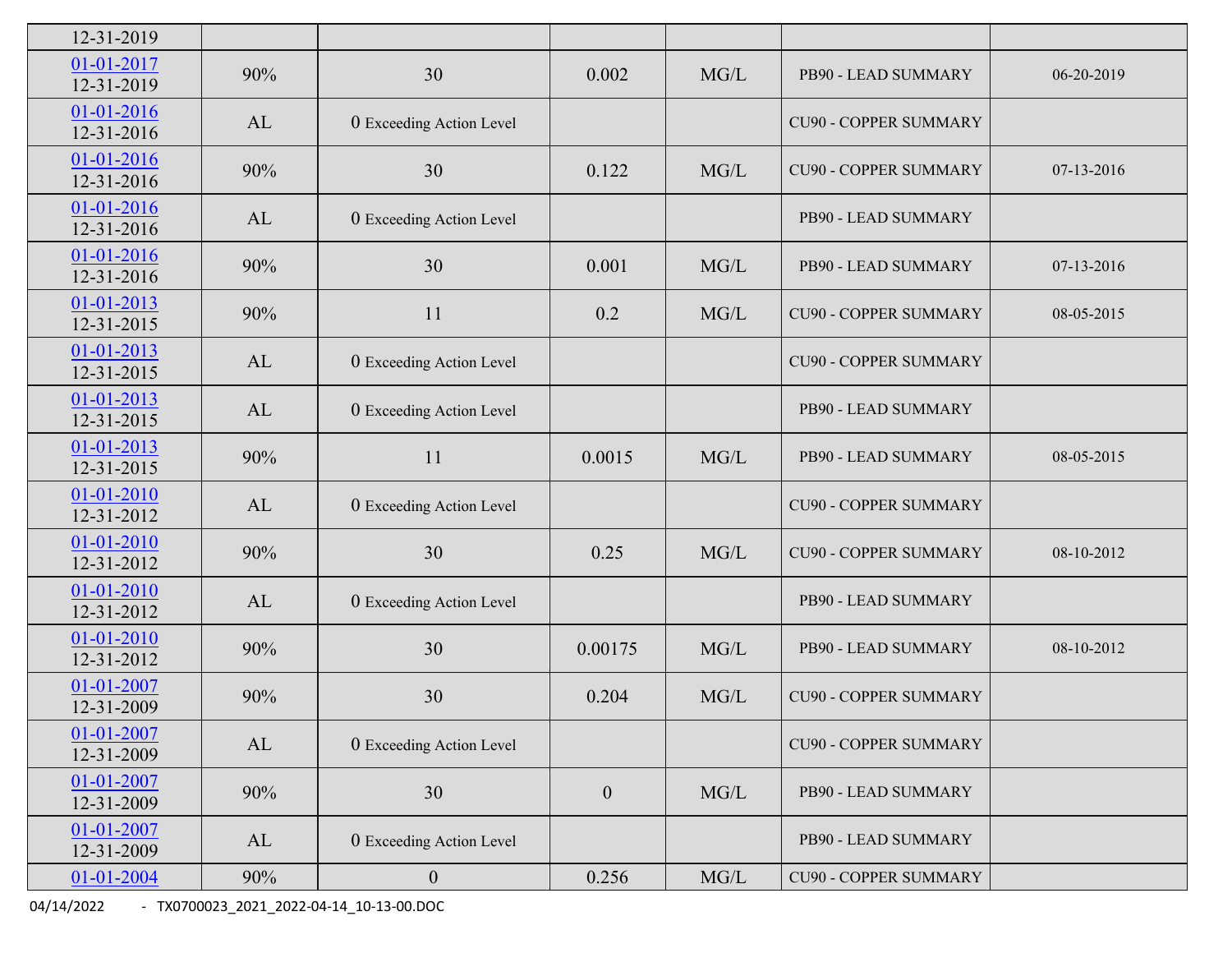| $12 - 31 - 2006$         |     |        |      |                     |  |
|--------------------------|-----|--------|------|---------------------|--|
| 01-01-2004<br>12-31-2006 | 90% | 0.0034 | MG/L | PB90 - LEAD SUMMARY |  |

| <b>Water System Detail Information</b>                                                                                                    |              |                           |                |      |                              |              |  |  |  |  |  |  |
|-------------------------------------------------------------------------------------------------------------------------------------------|--------------|---------------------------|----------------|------|------------------------------|--------------|--|--|--|--|--|--|
| Water System No.:                                                                                                                         | TX0700023    |                           |                |      | Federal Type:                | $\mathbf C$  |  |  |  |  |  |  |
| Water System Name:                                                                                                                        |              | <b>RURAL BARDWELL WSC</b> |                |      | <b>Federal Source:</b>       | <b>SWP</b>   |  |  |  |  |  |  |
| <b>Principal County Served:</b>                                                                                                           | <b>ELLIS</b> |                           |                |      | <b>System Status:</b>        | $\mathbf{A}$ |  |  |  |  |  |  |
| Principal City Served:<br>01-01-1913<br><b>Activity Date:</b>                                                                             |              |                           |                |      |                              |              |  |  |  |  |  |  |
| <b>PBCU Sample Summary Results</b>                                                                                                        |              |                           |                |      |                              |              |  |  |  |  |  |  |
| <b>MP Begin Date</b><br><b>Measure</b><br><b>Units</b><br><b>Analyte Code/Name</b><br><b>Last Sample Date</b><br><b>Type</b><br># Samples |              |                           |                |      |                              |              |  |  |  |  |  |  |
| 01-01-2019<br>06-30-2019                                                                                                                  | AL           | 0 Exceeding Action Level  |                |      | <b>CU90 - COPPER SUMMARY</b> |              |  |  |  |  |  |  |
| 01-01-2019<br>06-30-2019                                                                                                                  | 90%          | 20                        | 0.117          | MG/L | <b>CU90 - COPPER SUMMARY</b> | 06-26-2019   |  |  |  |  |  |  |
| 01-01-2019<br>06-30-2019                                                                                                                  | AL           | 1 Exceeding Action Level  |                |      | PB90 - LEAD SUMMARY          |              |  |  |  |  |  |  |
| 01-01-2019<br>90%<br>06-30-2019                                                                                                           |              | 20                        | $\mathbf{0}$   | MG/L | PB90 - LEAD SUMMARY          | 06-26-2019   |  |  |  |  |  |  |
| 07-01-2018<br>12-31-2018                                                                                                                  | 90%          | 20                        | 0.0829         | MG/L | <b>CU90 - COPPER SUMMARY</b> | 12-17-2018   |  |  |  |  |  |  |
| 07-01-2018<br>12-31-2018                                                                                                                  | AL           | 0 Exceeding Action Level  |                |      | <b>CU90 - COPPER SUMMARY</b> |              |  |  |  |  |  |  |
| 07-01-2018<br>12-31-2018                                                                                                                  | AL           | 0 Exceeding Action Level  |                |      | PB90 - LEAD SUMMARY          |              |  |  |  |  |  |  |
| 07-01-2018<br>12-31-2018                                                                                                                  | 90%          | 20                        | $\overline{0}$ | MG/L | PB90 - LEAD SUMMARY          | 12-17-2018   |  |  |  |  |  |  |
| 01-01-2017<br>06-30-2017                                                                                                                  | AL           | 0 Exceeding Action Level  |                |      | <b>CU90 - COPPER SUMMARY</b> |              |  |  |  |  |  |  |
| 01-01-2017<br>90%<br>06-30-2017                                                                                                           |              | 20                        | 0.098          | MG/L | <b>CU90 - COPPER SUMMARY</b> | 06-01-2017   |  |  |  |  |  |  |
| 01-01-2017<br>06-30-2017                                                                                                                  | AL           | 0 Exceeding Action Level  |                |      | PB90 - LEAD SUMMARY          |              |  |  |  |  |  |  |
| 01-01-2017<br>06-30-2017                                                                                                                  | 90%          | 20                        | 0.002          | MG/L | PB90 - LEAD SUMMARY          | 06-01-2017   |  |  |  |  |  |  |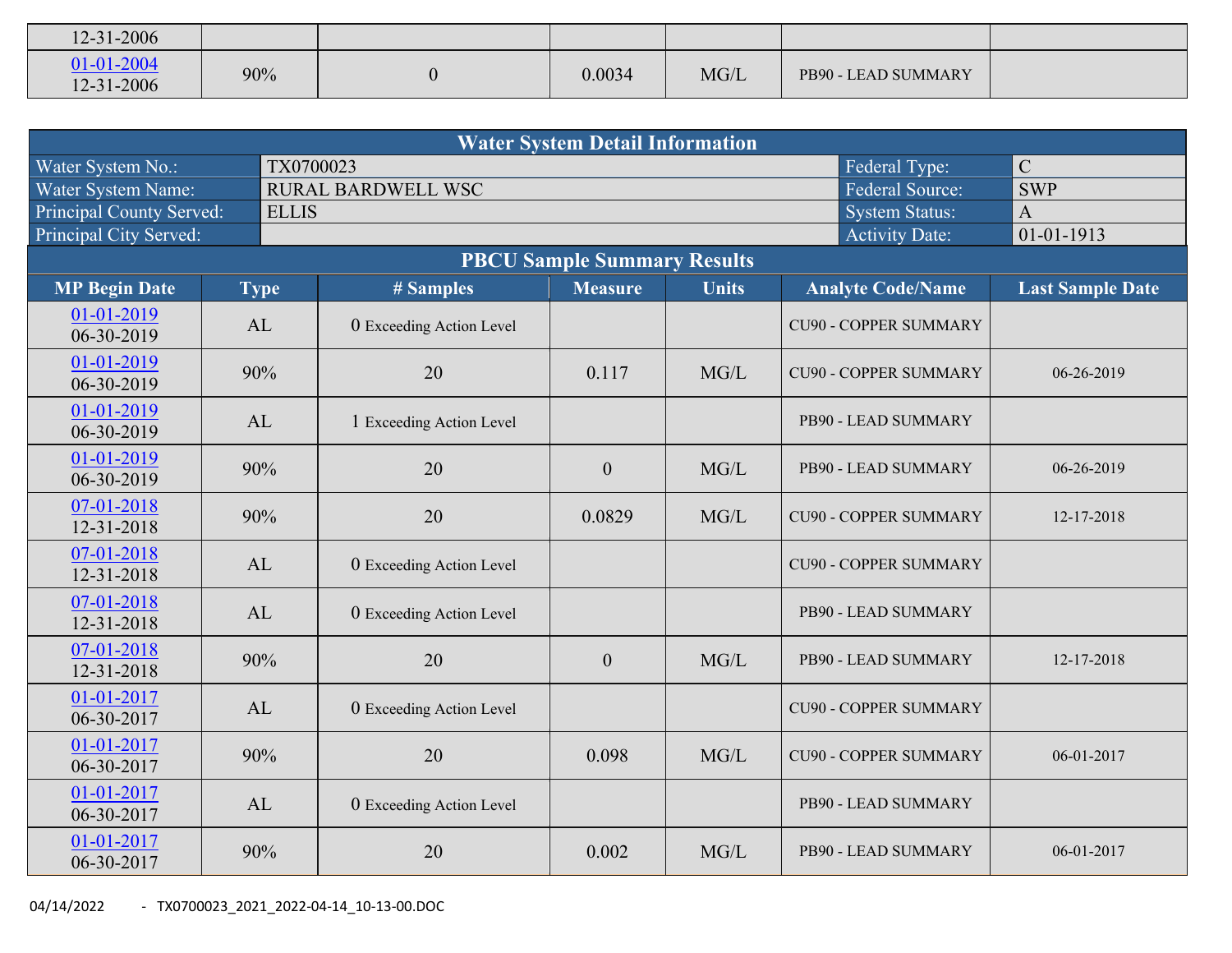| $01-01-2012$<br>12-31-2014       | AL                             | 0 Exceeding Action Level |         |      | <b>CU90 - COPPER SUMMARY</b> |              |
|----------------------------------|--------------------------------|--------------------------|---------|------|------------------------------|--------------|
| $01-01-2012$<br>12-31-2014       | 90%                            | 10                       | 0.11    | MG/L | <b>CU90 - COPPER SUMMARY</b> | 09-12-2014   |
| $01-01-2012$<br>12-31-2014       | AL                             | 0 Exceeding Action Level |         |      | PB90 - LEAD SUMMARY          |              |
| $01-01-2012$<br>12-31-2014       | 90%                            | 10                       | 0.0014  | MG/L | PB90 - LEAD SUMMARY          | $09-12-2014$ |
| $01-01-2002$<br>$12 - 31 - 2010$ | AL<br>0 Exceeding Action Level |                          |         |      | <b>CU90 - COPPER SUMMARY</b> |              |
| $01-01-2002$<br>12-31-2010       | 90%                            | 10                       | 0.115   | MG/L | <b>CU90 - COPPER SUMMARY</b> | $07-10-2009$ |
| $01-01-2002$<br>12-31-2010       | AL                             | 0 Exceeding Action Level |         |      | PB90 - LEAD SUMMARY          |              |
| 01-01-2002<br>$12 - 31 - 2010$   | 10<br>90%                      |                          | 0.00216 | MG/L | PB90 - LEAD SUMMARY          | $07-10-2009$ |

TCEQ completed an assessment of your source water, and results indicate that some of our sources are susceptible to certain contaminants. The sampling requirements for your water system is based on this susceptibility and previous sample data. Any detections of these contaminants will be found in this Consumer Confidence Report. For more information on source water assessments and protection efforts at our system contact Tommy Bradley, (254) 687‐2331 ext. 3315.

| Lead and Copper | Date Sampled | <b>MCLG</b> | <b>Action Level (AL)</b> | 90th Percentile | # Sites Over AL | <b>Units</b> | Violation | Likely Source of Contamination                                                                                |
|-----------------|--------------|-------------|--------------------------|-----------------|-----------------|--------------|-----------|---------------------------------------------------------------------------------------------------------------|
| Copper          | 06/26/2019   | 1.3         | 1.3                      | 0.117           |                 | ppm          |           | Erosion of natural deposits; Leaching from wood<br>preservatives; Corrosion of household plumbing<br>systems. |
| Lead            | 06/26/2019   |             | 15                       |                 |                 | ppb          | N         | Corrosion of household plumbing systems;<br>Erosion of natural deposits.                                      |

# **2021 Water Quality Test Results**

| Disinfection By-Products       | <b>Collection Date</b> | <b>Highest Level</b><br>Detected | Range of Individual<br><b>Samples</b> | <b>MCLG</b>              | <b>MCL</b> | Units | <b>Violation</b> | <b>Likely Source of Contamination</b>      |
|--------------------------------|------------------------|----------------------------------|---------------------------------------|--------------------------|------------|-------|------------------|--------------------------------------------|
| <b>Haloacetic Acids (HAA5)</b> | 2021                   |                                  | $17.1 - 34.9$                         | No goal for the<br>total | 60         | ppb   |                  | By-product of drinking water disinfection. |

\*The value in the Highest Level or Average Detected column is the highest average of all HAA5 sample results collected at <sup>a</sup> location over <sup>a</sup> year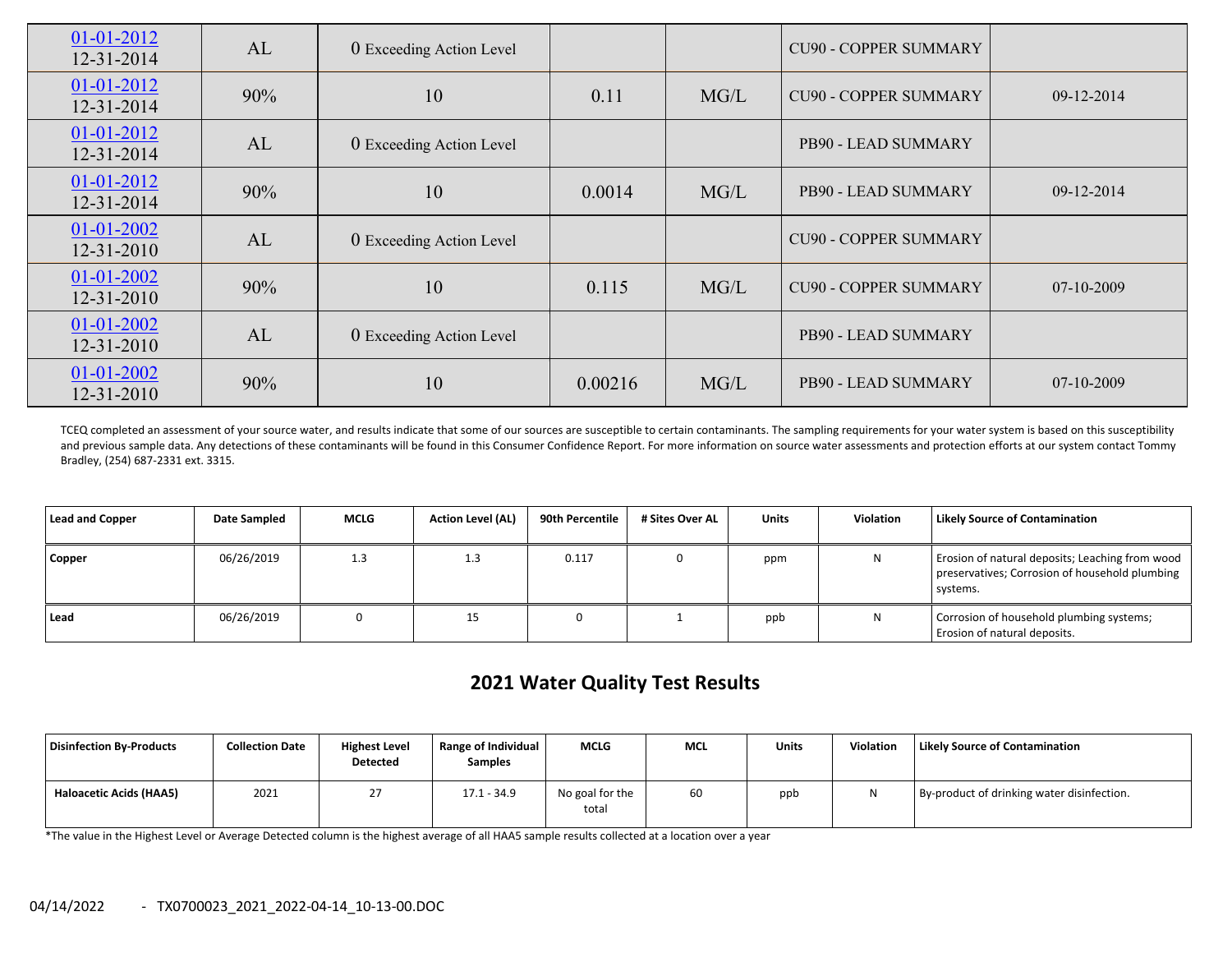| Total Trihalomethanes (TTHM) | 2021 | 77.7<br>24.4<br>. | No goal for the<br>tota. | 80 | ppt | By-product of drinking water disinfection. |
|------------------------------|------|-------------------|--------------------------|----|-----|--------------------------------------------|
|                              |      |                   |                          |    |     |                                            |

\*The value in the Highest Level or Average Detected column is the highest average of all TTHM sample results collected at <sup>a</sup> location over <sup>a</sup> year

| <b>Inorganic Contaminants</b>   | <b>Collection Date</b> | <b>Highest Level</b><br>Detected | Range of Individual<br><b>Samples</b> | <b>MCLG</b> | <b>MCL</b> | <b>Units</b> | <b>Violation</b> | <b>Likely Source of Contamination</b>                                                                                            |
|---------------------------------|------------------------|----------------------------------|---------------------------------------|-------------|------------|--------------|------------------|----------------------------------------------------------------------------------------------------------------------------------|
| <b>Barium</b>                   | 02/14/2019             | 0.034                            | $0.034 - 0.034$                       |             | 2          | ppm          | N                | Discharge of drilling wastes; Discharge from metal<br>refineries; Erosion of natural deposits.                                   |
| Cyanide                         | 01/10/2018             | 30.6                             | $30.6 - 30.6$                         | 200         | 200        | ppb          | N                | Discharge from plastic and fertilizer factories;<br>Discharge from steel/metal factories.                                        |
| <b>Fluoride</b>                 | 2021                   | 0.6                              | $0.39 - 0.568$                        |             | 4.0        | ppm          | N                | Erosion of natural deposits; Water additive which<br>promotes strong teeth; Discharge from fertilizer and<br>aluminum factories. |
| Nitrate [measured as Nitrogen]] | 2021                   | 0.323                            | $0.323 - 0.323$                       | 10          | 10         | ppm          | N                | Runoff from fertilizer use; Leaching from septic tanks,<br>sewage; Erosion of natural deposits.                                  |

| l Radioactive Contaminants | <b>Collection Date</b> | <b>Highest Level</b><br>Detected | <b>Range of Individual</b><br><b>Samples</b> | <b>MCLG</b> | <b>MCL</b> | <b>Units</b> | Violation    | <b>Likely Source of Contamination</b>   |
|----------------------------|------------------------|----------------------------------|----------------------------------------------|-------------|------------|--------------|--------------|-----------------------------------------|
| Beta/photon emitters       | 01/10/2018             | 4.1                              | $4.1 - 4.1$                                  |             | 50         | pCi/L*       | $\mathbf{M}$ | Decay of natural and man-made deposits. |

\*EPA considers 50 pCi/L to be the level of concern for beta particles.

| Synthetic organic contaminants<br>including pesticides and<br>herbicides | <b>Collection Date</b> | <b>Highest Level</b><br>Detected | Range of Individual<br><b>Samples</b> | <b>MCLG</b> | <b>MCL</b> | Units | <b>Violation</b> | <b>Likely Source of Contamination</b>    |
|--------------------------------------------------------------------------|------------------------|----------------------------------|---------------------------------------|-------------|------------|-------|------------------|------------------------------------------|
| Atrazine                                                                 | 10/13/2020             | 0.3                              | $0.3 - 0.3$                           |             |            | ppb   | N                | Runoff from herbicide used on row crops. |